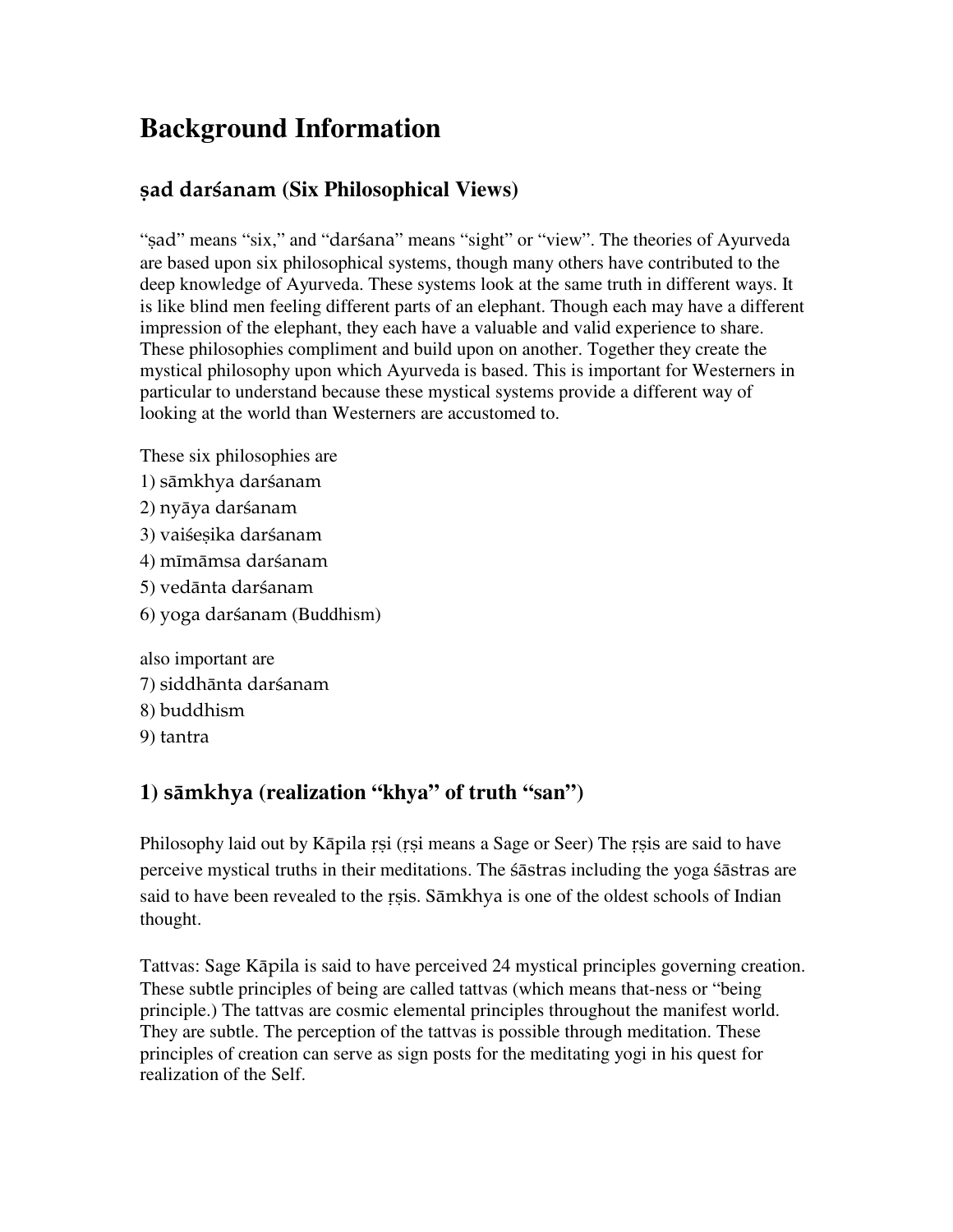The 24 tattvas are Prakrti (Pure Nature) Mahad (Universal Intelligence) ahankāra (Ego the "I-maker") manas Individual, instinctive mind) jïänendriyas (5 faculties of sense) śrota (hearing) tvak (touching) caksu (seeing) rasana (tasting) ghrāna (smelling) karmendriyas (5 faculties of action) vak (speaking) pāņi (grasping) pada (walking) päyu (procreation) upastha (elimination) tanmätras (5 objects of sense) çabda (sound) sparśa (feel) rüpa (form) rasa (taste) gandha (smell) païca mahä bhüta (5 great elements) äkäça (ether / space) väyu (air) agni (fire) äpas (water) prthivī (earth)

# **IMPORTANT CONCEPTS OF SAAMKHYA PHILOSOPHY**

#### **1) Brahman - the formless Absolute - God**

Brahman relates to the susumna nādī in the body. Brahman is neither masculine nor feminine. He is beyond form and beyond the world of creation. Yet He is the source of all, the un-caused Cause of all, and He pervades all things.

#### **2)** ätman **- the (Divine) Self**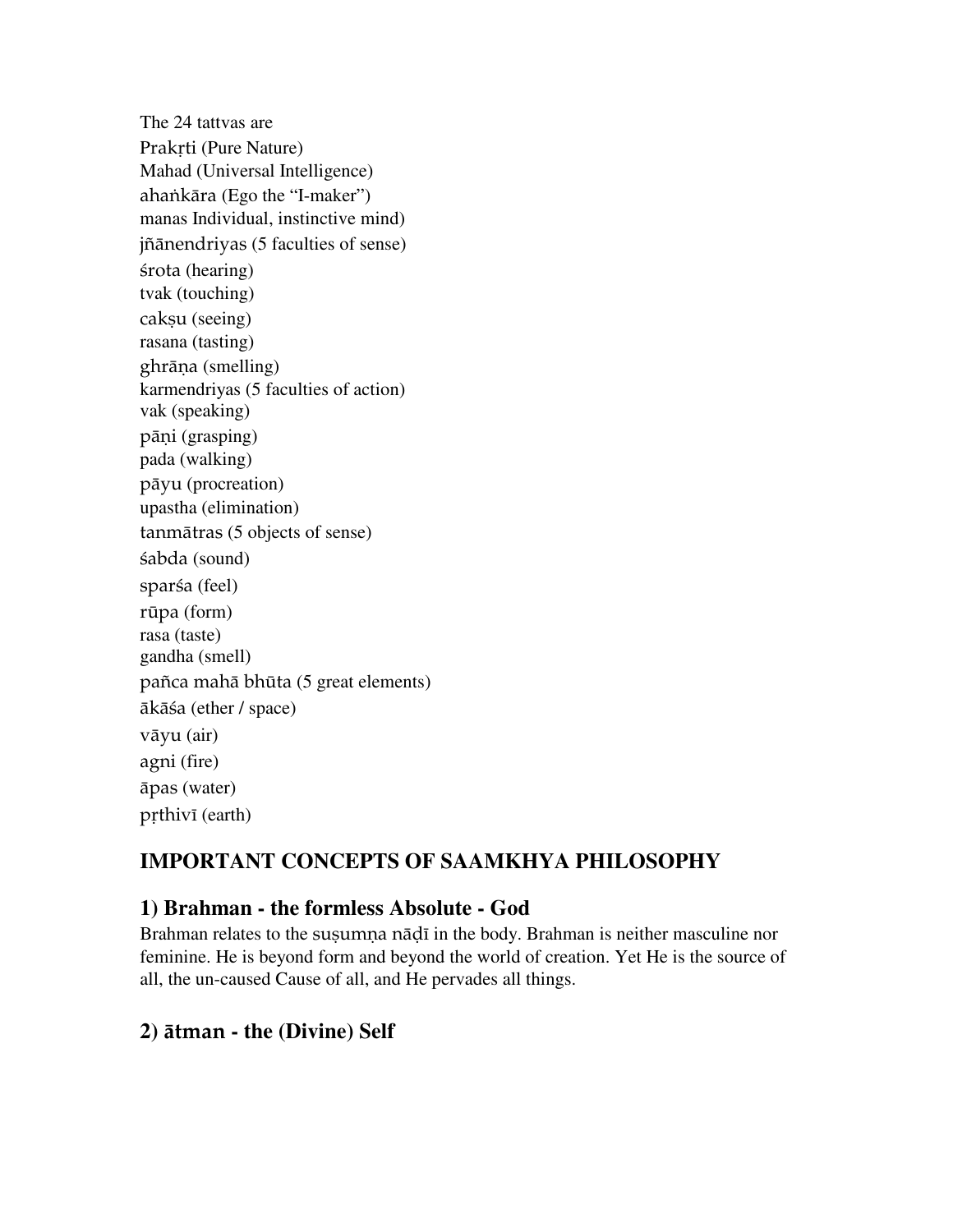The highest realization of Yoga is that the soul (ätman) is one with the formless absolute (brahman). The Upaniṣats say ayam ātmā brahma, which means the "Soul is God". People do not see this, due to the false identification with the impermanent aspects of their being like the body, mind, feelings, and thought. Through meditation and yoga the truth of the Soul's divinity is revealed to the person who seeks to know himself. The word ätman always refers to the higher, divine Self. This is differentiated from the lower aspects of the embodied soul. The embodied soul, which is bound by the world is called "jīva." In comparison, the ātman is free from the bounds of the world. It is not limited by matter or time. The yogi who has realized his oneness with Brahman, can be seen to possess the divine attributes (like omniscience, omnipotence, and omnipresence).

#### **3) P**uruña **- Pure being (which is) Consciousness –**

this consciousness is absolute experience, beyond judgment and attachment. It is not limited by a sense of individual identity. It pure undifferentiated awareness. It cannot be described by words. This experience is attained directly in meditation and it is beyond the intellectual processes of the mind.

- Purusa is the Divine Masculine - Shiva.

-Purușa relates to the pingala nädī in the body

- And it relates to to the Soul in the world.
- Purușa's being is said to be incapable of action without the will of prakti.
- Purușa is said to separate into the countless jīvas (souls).
- Purusa is beyond all attributes
- It is neither created, nor does it create

- It is independent of all things, but all things derrive their being from its pure consciousness

## Prakrti - Pure Nature / Pure Will

This is undifferentiated will, or Divine will. It is the first cause of all material being and action and it empowers all things. Its will is unhindered by attachments and limitations. What it wills simply is.

- Prakrti is the Divine Feminine
- Prakrti relates to the *ida* nadi in the body
- And it relates to the World itself
- Prakrti is the primal cause of all matter and action
- Prakrti means nature and it is the guiding force throughout the nature of all that is.

#### **Tri guna (three cosmic qualities)**